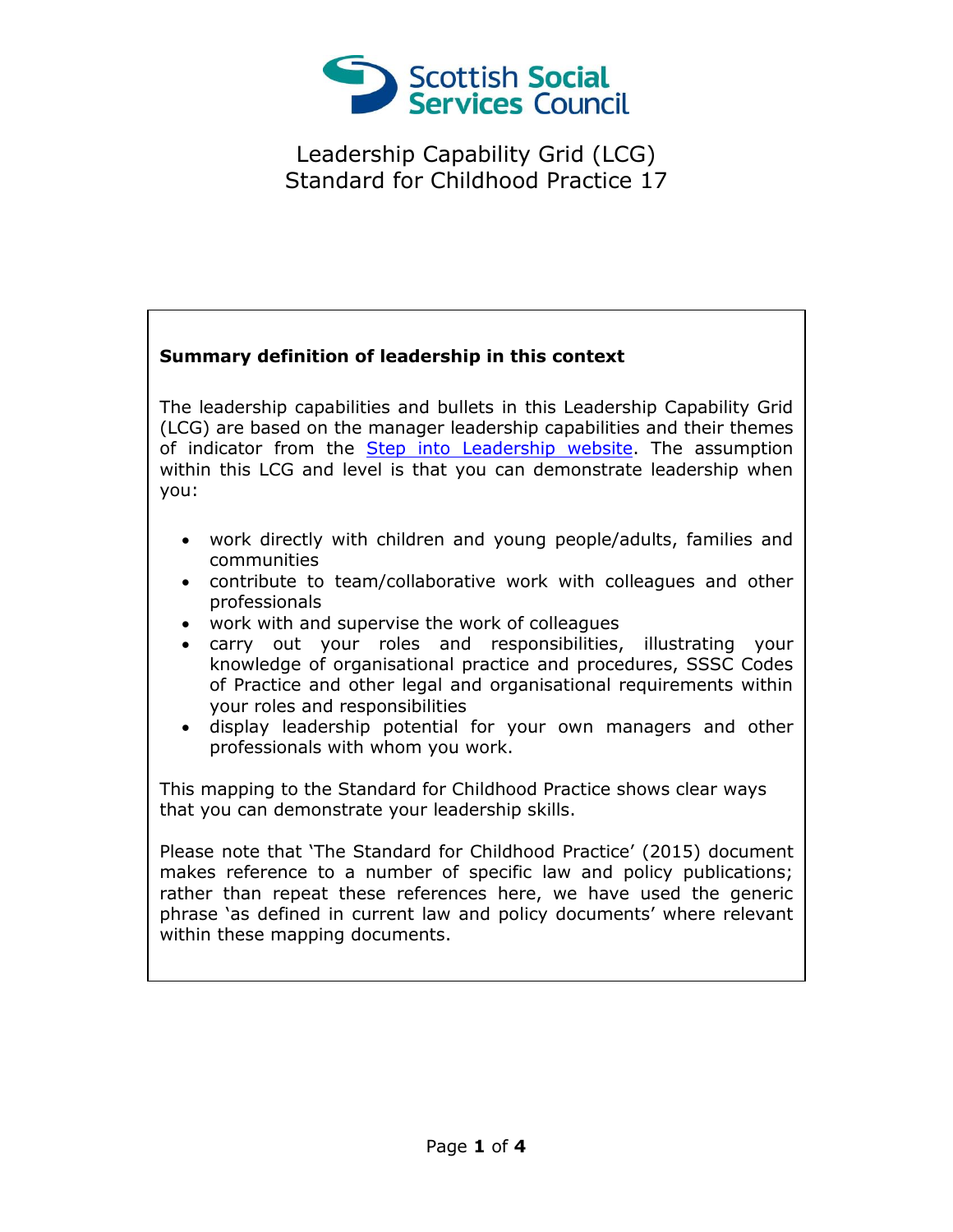

| Leadership<br>capabilities | When coordinating and supporting the tracking of children<br>young peoples' progress and the planning<br>and<br>and<br>management of transition you can demonstrate leadership<br>capabilities by:                                                                                                                                                                                                                                                                                                                                                                                                                                                                                                                                                                                                                                                                                             |
|----------------------------|------------------------------------------------------------------------------------------------------------------------------------------------------------------------------------------------------------------------------------------------------------------------------------------------------------------------------------------------------------------------------------------------------------------------------------------------------------------------------------------------------------------------------------------------------------------------------------------------------------------------------------------------------------------------------------------------------------------------------------------------------------------------------------------------------------------------------------------------------------------------------------------------|
| <b>Vision</b>              | Providing a vision for those with whom you work and your                                                                                                                                                                                                                                                                                                                                                                                                                                                                                                                                                                                                                                                                                                                                                                                                                                       |
|                            | organisation when you:                                                                                                                                                                                                                                                                                                                                                                                                                                                                                                                                                                                                                                                                                                                                                                                                                                                                         |
|                            | See how best to make a difference when:<br>using the information gained from observation and other strategies<br>to inform planning and to improve and develop practice (17.2)<br>enabling children and young peoples' planned and managed<br>$\bullet$<br>transitions within and between settings, providing relevant<br>information to children and young people and families and working<br>with other services as appropriate (17.6)<br>establishing effective good links with services that children and<br>$\bullet$<br>young people move from and to (17.7)<br>Promote a public service ethos when:<br>developing and implementing relevant ethical procedures for using<br>observation and other strategies to document and record children<br>and young peoples' experiences, development and progress;<br>enabling children and young people to participate and contribute<br>(17.1) |
|                            | Think and plan strategically when:<br>having procedures in place for producing reports on each child's<br>achievements and progress for others, including parents and other<br>professionals, in line with national and local guidance (17.3)<br>establishing effective good links with services that children and<br>$\bullet$<br>young people move from and to (17.7)                                                                                                                                                                                                                                                                                                                                                                                                                                                                                                                        |
| Self-                      | Displaying self leadership when you:                                                                                                                                                                                                                                                                                                                                                                                                                                                                                                                                                                                                                                                                                                                                                                                                                                                           |
| leadership                 | Demonstrate and adapt leadership when:<br>identifying and coordinating support for children and young people<br>$\bullet$<br>whose progress is affected by changes or difficulties in their<br>personal circumstances and knowing when to refer them to<br>colleagues for specialist help (17.5)<br>Improve own leadership when:<br>using the information gained from observation and other strategies<br>to inform planning and to improve and develop practice (17.2)<br>critically evaluating different models of assessment, recording and<br>$\bullet$<br>reporting (17.4)<br>Enable intelligent risk-taking when:<br>using the information gained from observation and other strategies                                                                                                                                                                                                  |
|                            | to inform planning and to improve and develop practice (17.2)                                                                                                                                                                                                                                                                                                                                                                                                                                                                                                                                                                                                                                                                                                                                                                                                                                  |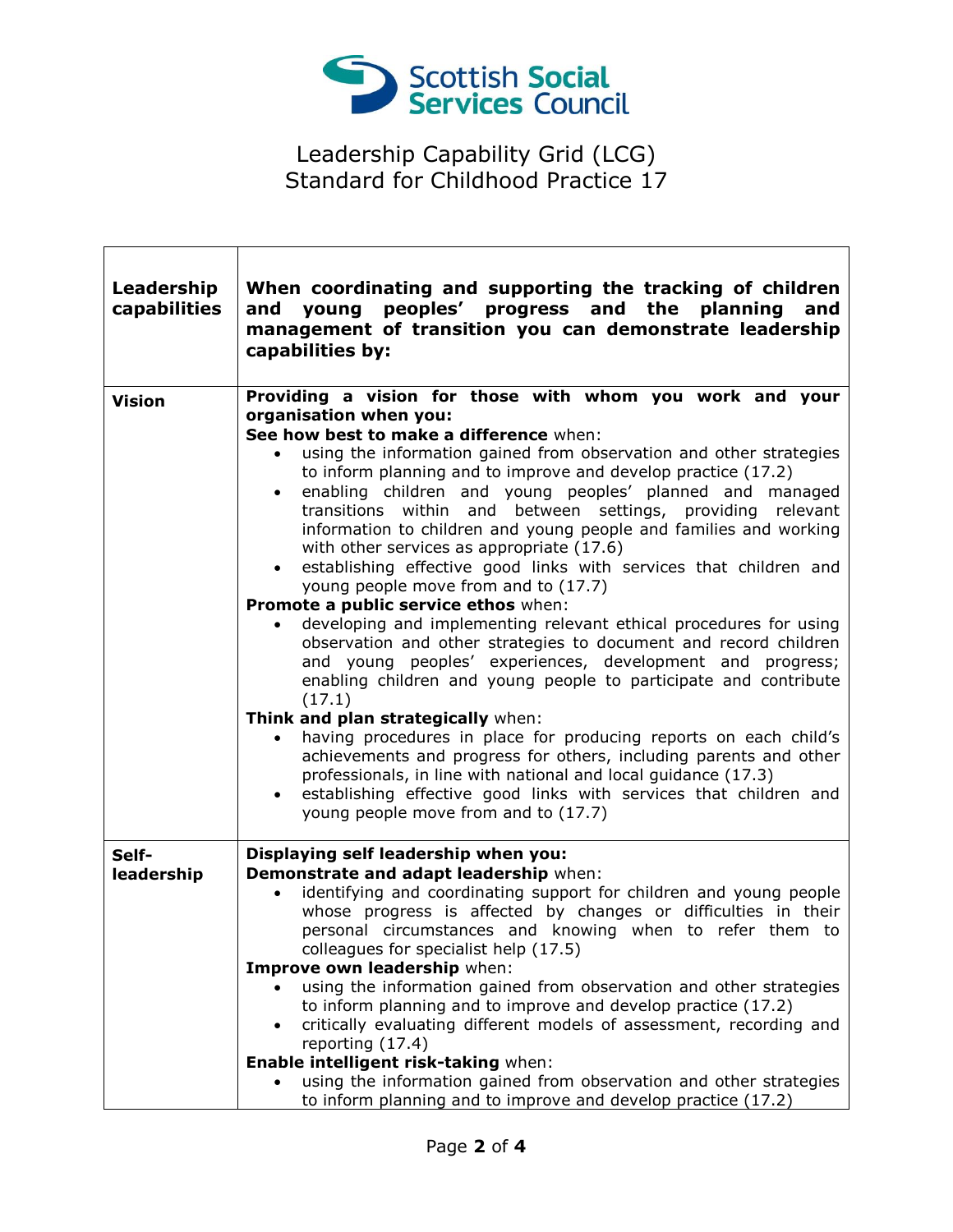

|                         | identifying and coordinating support for children and young people<br>whose progress is affected by changes or difficulties in their<br>personal circumstances and knowing when to refer them to<br>colleagues for specialist help (17.5)<br>enabling children and young peoples' planned and managed<br>transitions within and between settings, providing relevant<br>information to children and young people and families and working<br>with other services as appropriate (17.6)<br>Demonstrate and promote resilience when: |
|-------------------------|------------------------------------------------------------------------------------------------------------------------------------------------------------------------------------------------------------------------------------------------------------------------------------------------------------------------------------------------------------------------------------------------------------------------------------------------------------------------------------------------------------------------------------|
|                         | using the information gained from observation and other strategies                                                                                                                                                                                                                                                                                                                                                                                                                                                                 |
|                         | to inform planning and to improve and develop practice (17.2)<br>enabling children and young peoples' planned and managed<br>$\bullet$<br>transitions within and between settings, providing relevant<br>information to children and young people and families and working<br>with other services as appropriate (17.6)<br>Challenge discrimination and oppression when:                                                                                                                                                           |
|                         | developing and implementing relevant ethical procedures for using                                                                                                                                                                                                                                                                                                                                                                                                                                                                  |
|                         | observation and other strategies to document and record children<br>and young peoples' experiences, development and progress;<br>enabling children and young people to participate and contribute<br>(17.1)                                                                                                                                                                                                                                                                                                                        |
| <b>Motivating</b>       | Motivating and inspiring others when you:                                                                                                                                                                                                                                                                                                                                                                                                                                                                                          |
|                         |                                                                                                                                                                                                                                                                                                                                                                                                                                                                                                                                    |
| and inspiring<br>others | Recognise and value the contribution of others when:<br>enabling children and young peoples' planned and managed<br>$\bullet$<br>transitions within and between settings, providing relevant<br>information to children and young people and families and working<br>with other services as appropriate (17.6)                                                                                                                                                                                                                     |
| <b>Empowering</b>       | <b>Empowering people when you:</b>                                                                                                                                                                                                                                                                                                                                                                                                                                                                                                 |